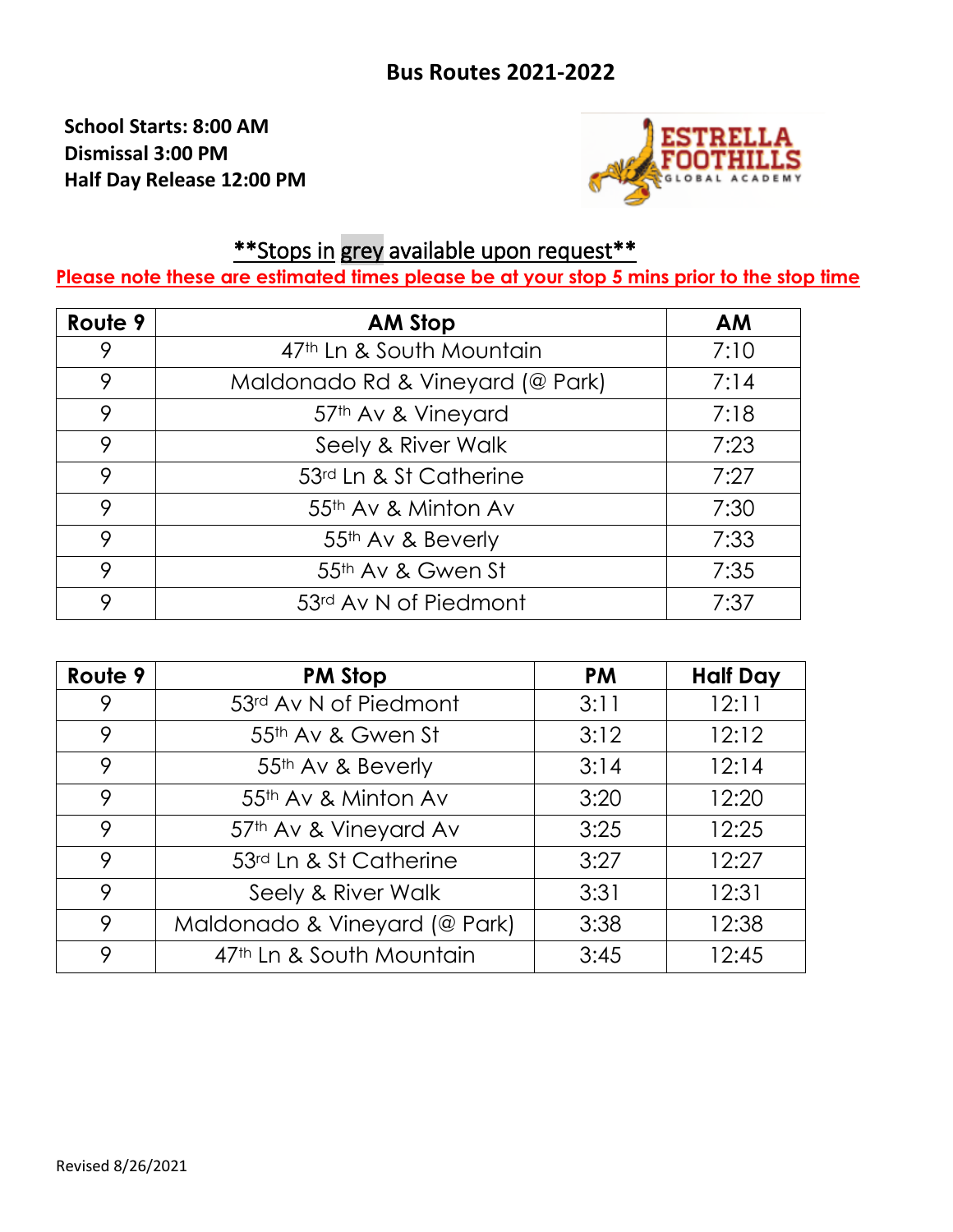## **Bus Routes 2021-2022**

**School Starts: 8:00 AM Dismissal 3:00 PM Half Day Release 12:00 PM**



| Route 24 | <b>AM Stop</b>                         | <b>AM</b> |
|----------|----------------------------------------|-----------|
| 24       | $71st$ Av & Irwin (@ park)             | 7:12      |
| 24       | Magdalena & Meadows Loop (@ walk path) | 7:14      |
| 24       | 52nd Ln & Western Star                 | 7:21      |
| 24       | <b>Western Star &amp; San Gabriel</b>  | 7:24      |

| Route24 | <b>PM Stop</b>                        | <b>PM</b> | <b>Half Day</b> |
|---------|---------------------------------------|-----------|-----------------|
| 24      | <b>Western Star &amp; San Gabriel</b> | 3:07      | 12:07           |
| 24      | 52nd Ln & Western Star                | 3:10      | 12:10           |
| 24      | $71st$ Av & Irwin (@ park)            | 3:19      | 12:19           |
| 24      | Magdalena & Meadows Loop              | 3:23      | 12:23           |